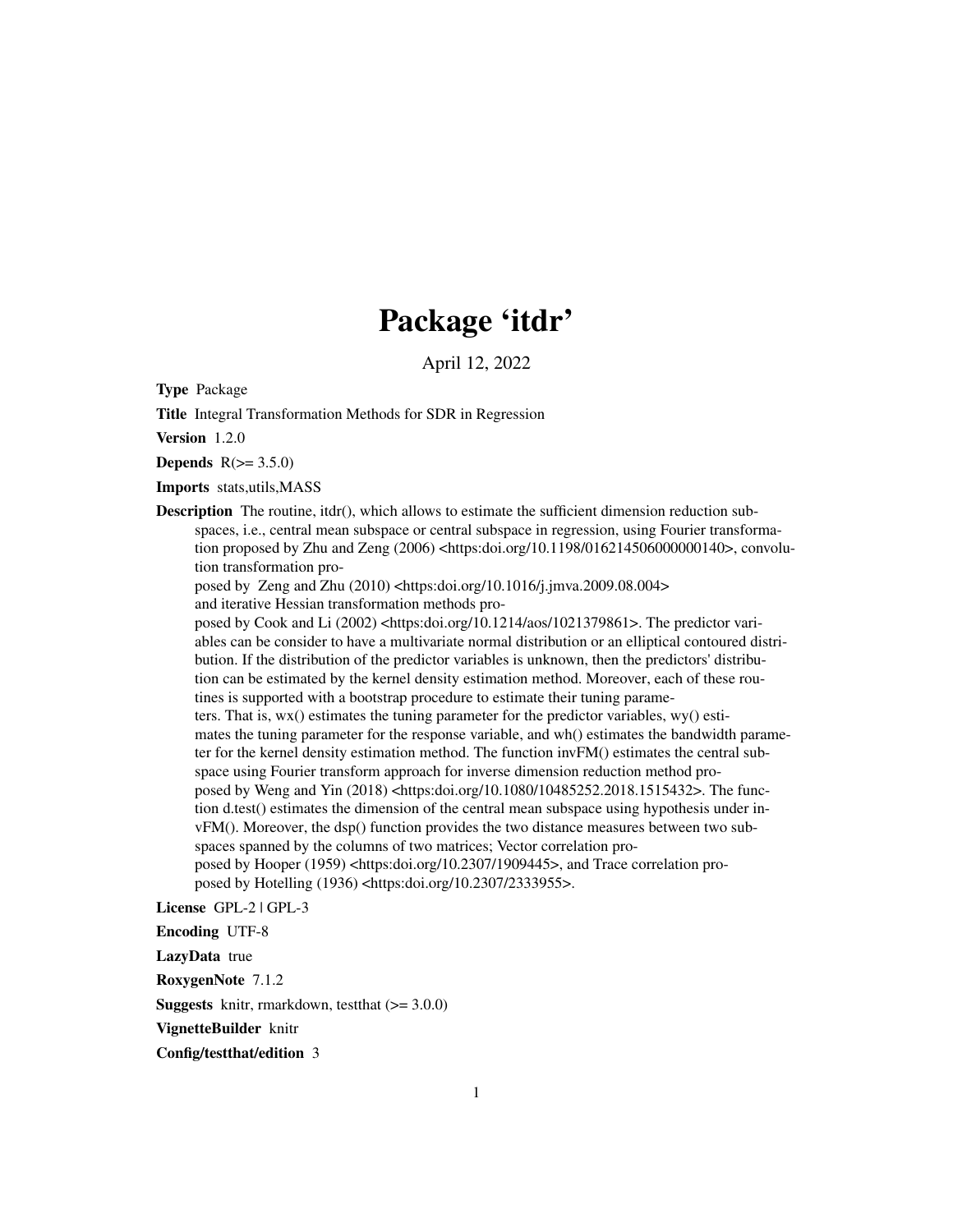NeedsCompilation yes

Author Tharindu P. De Alwis [aut, cre] (<<https://orcid.org/0000-0002-3446-0502>>), S. Yaser Samadi [ctb, aut]

Maintainer Tharindu P. De Alwis <mktharindu87@siu.edu>

Repository CRAN

Date/Publication 2022-04-12 07:22:38 UTC

### R topics documented:

#### **Index** and the contract of the contract of the contract of the contract of the contract of the contract of the contract of the contract of the contract of the contract of the contract of the contract of the contract of th

automobile *Automobiles data*

#### Description

This dataset contains the details about automobiles from 1985 Ward's automotive yearbook.

#### Usage

data(automobile)

#### Format

A dataset with 205 observations and 26 attributes.

symboling -3, -2, -1, 0, 1, 2, 3.

normalized-losses continuous from 65 to 256.

make alfa-romero, audi, bmw, chevrolet, dodge, honda,isuzu, jaguar, mazda, mercedes-benz, mercury,mitsubishi, nissan, peugot, plymouth, porsche,renault, saab, subaru, toyota, volkswagen, volvo

fuel-type diesel, gas.

<span id="page-1-0"></span>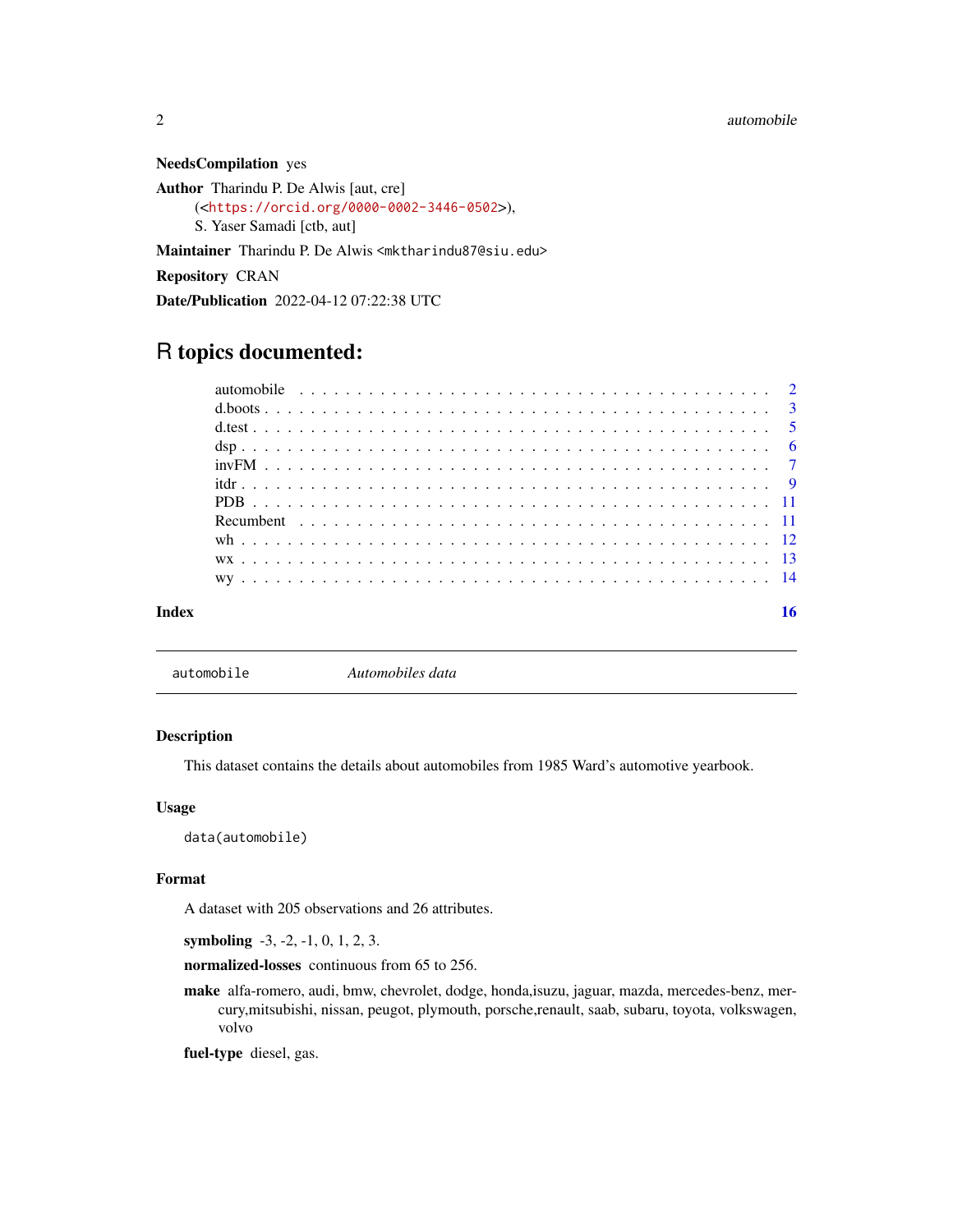#### <span id="page-2-0"></span>d.boots 3

aspiration std, turbo. num-of-doors four, two. body-style hardtop, wagon, sedan, hatchback, convertible. drive-wheels 4wd, fwd, rwd. engine-location front, rear. wheel-base continuous from 86.6 120.9. length continuous from 141.1 to 208.1. width continuous from 60.3 to 72.3. height continuous from 47.8 to 59.8. curb-weight continuous from 1488 to 4066. engine-type dohc, dohcv, l, ohc, ohcf, ohcv, rotor. num-of-cylinders eight, five, four, six, three, twelve, two. engine-size continuous from 61 to 326. fuel-system 1bbl, 2bbl, 4bbl, idi, mfi, mpfi, spdi, spfi. bore continuous from 2.54 to 3.94. stroke continuous from 2.07 to 4.17. compression-ratio continuous from 7 to 23. horsepower continuous from 48 to 288. peak-rpm continuous from 4150 to 6600. city-mpg continuous from 13 to 49. highway-mpg continuous from 16 to 54. price continuous from 5118 to 45400.

#### Source

<https://archive.ics.uci.edu/ml/datasets/automobile>

d.boots *Bootstrap estimation for dimension (d) of sufficient dimension reduction subspaces.*

#### Description

*d.boots()* estimates the dimension of the central mean subspace and the central subspaces in regression.

#### Usage

```
d.boots(y,x,wx=0.1,wy=1,wh=1.5,B=500,Plot=FALSE,space="mean"
                                        ,xdensity="normal",method="FM")
```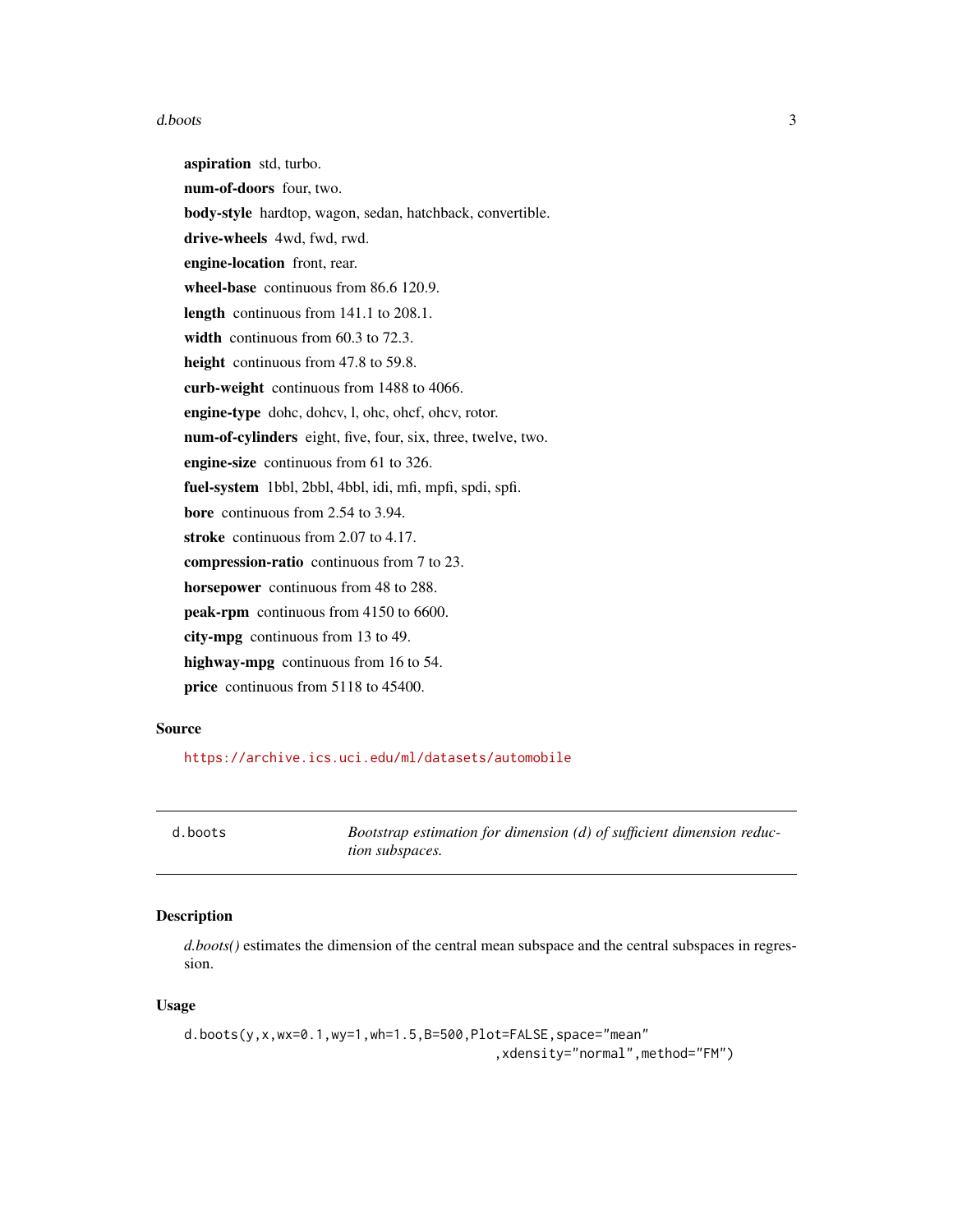#### Arguments

| У        | The n-dimensional response vector.                                                                                                                                                                                                                                                                                                                                                                                       |
|----------|--------------------------------------------------------------------------------------------------------------------------------------------------------------------------------------------------------------------------------------------------------------------------------------------------------------------------------------------------------------------------------------------------------------------------|
| X        | The design matrix of the predictors with dimension n-by-p.                                                                                                                                                                                                                                                                                                                                                               |
| WX       | (default 0.1). The tuning parameter for the predictor variables.                                                                                                                                                                                                                                                                                                                                                         |
| wy       | (default 1). The tuning parameter for the response variable.                                                                                                                                                                                                                                                                                                                                                             |
| wh       | (default 1.5). The bandwidth of the kernel density estimation.                                                                                                                                                                                                                                                                                                                                                           |
| B        | (default 500). Number of bootstrap samples.                                                                                                                                                                                                                                                                                                                                                                              |
| Plot     | (default FALSE). If TRUE, then it provides the dimension variability plot.                                                                                                                                                                                                                                                                                                                                               |
| space    | (default "mean"). The defalult is "mean" for the central mean subspace. Other<br>option is "pdf" for estimating the central subspace.                                                                                                                                                                                                                                                                                    |
| xdensity | (default "normal"). Density function of the predictor variables. If "normal"<br>then predictor variables are coming from a multivariate normal distribution. If<br>"elliptic" then predictors are coming from an elliptical contoured distribution<br>function. If the distribution of the predictor variables is unknown, then use "ker-<br>nel" to estimate the distribution function using a kernel smoothing method. |
| method   | (default "FM"). The integral transformation method. "FM" for Fourier trans-<br>formation method (Zhu and Zeng 2006), and "CM" for convolution transforma-<br>tion method (see Zeng and Zhu 2010).                                                                                                                                                                                                                        |

#### Value

The outputs are a table of average bootstrap distances between two subspaceses for each candidate value of *d* and the estimated value for *d*.

| dis d | A table of average bootstrap distances for each candidate value of d. |
|-------|-----------------------------------------------------------------------|
| d.hat | The estimated value for d.                                            |
| plot  | Provides the dimension variability plot if <i>plot=TRUE</i> .         |

#### Examples

```
library(itdr)
# Use dataset available in itdr package
data(automobile)
head(automobile)
automobile.na=na.omit(automobile)
# prepare response and predictor variables
auto_y=log(automobile.na[,26])
auto_xx=automobile.na[,c(10,11,12,13,14,17,19,20,21,22,23,24,25)]
auto_x=scale(auto_xx) # Standardize the predictors
# call to the d.boots() function with required arguments
d_est=d.boots(auto_y,auto_x,Plot=TRUE,space="pdf",xdensity = "normal",method="FM")
auto_d=d_est$d.hat
```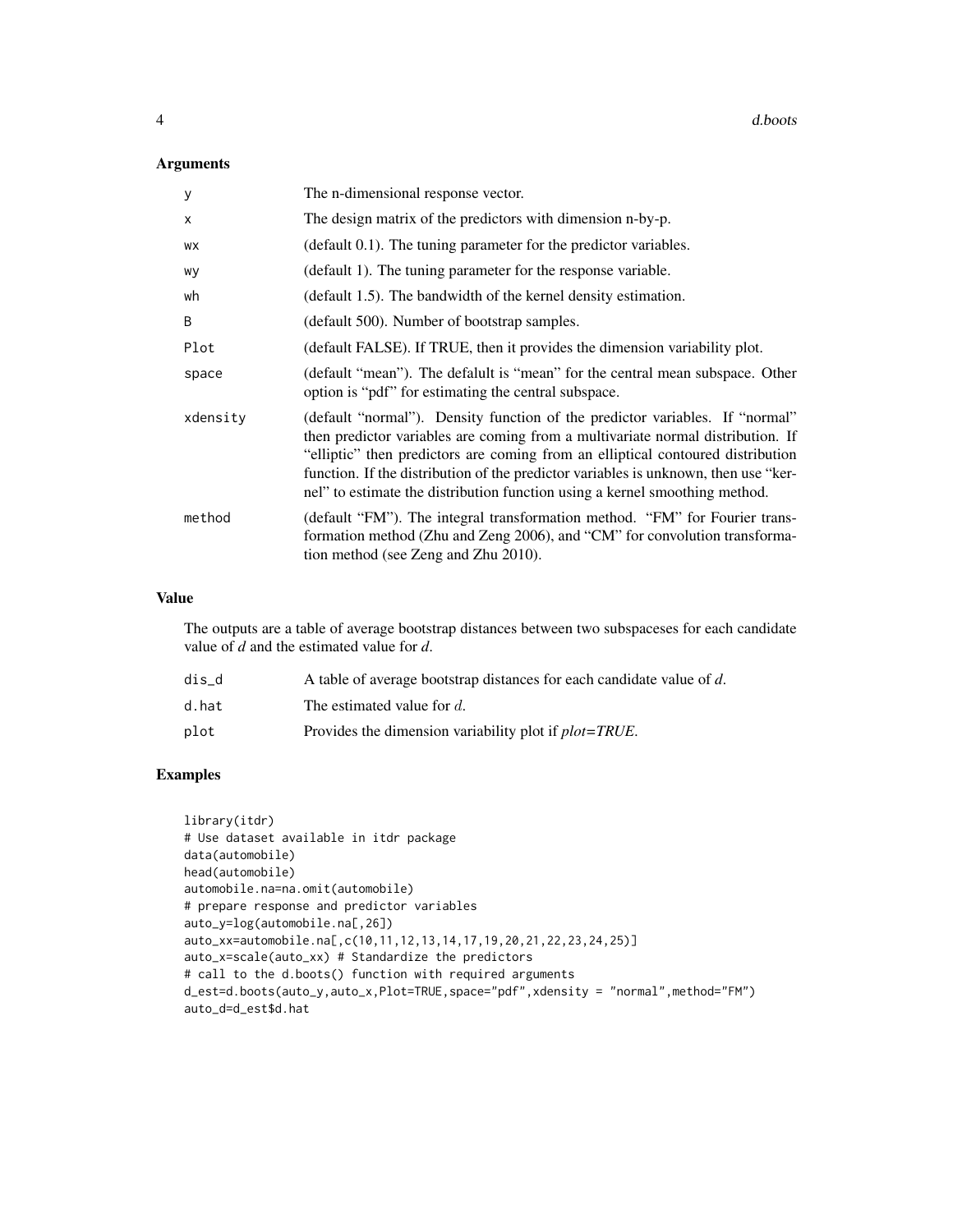#### <span id="page-4-0"></span>Description

*d.test()* provides p-values for the hypothesis tests for the dimension of the subpsace based on three test statistics: Cook's, Scaled, and Adjusted test statistics, using Fourier transform approach for inverse dimension reduction method.

#### Usage

d.test(y,x,m)

#### Arguments

|   | The n-dimensional response vector.                                            |
|---|-------------------------------------------------------------------------------|
|   | The design matrix of the predictors with dimension n-by-p.                    |
| m | An integer specifying the dimension of the central mean reduction subspace to |
|   | be tested.                                                                    |

#### Details

The null and alternative hypothesis are

$$
H_0: d = m
$$
  

$$
vs
$$
  

$$
H_a: d > m
$$

Weighted Chi-Square test statistics (Weng and Yin, 2018):

$$
\hat{\Lambda} = n \sum_{j=m+1}^{p} \hat{\lambda}_j
$$

j ,

where  $\lambda_j$ 's are the eigenvalues of  $\hat{V}$  where  $\hat{V}$  is defined under *invFM()* function. Scaled test statistic (Bentler and Xie, 2000):

$$
\overline{T}_{m} = [trace(\hat{\Omega}_{n})/p^{\star}]^{-1} n \sum_{j=m+1}^{p} \hat{\lambda}_{j} \sim \mathcal{X}_{p^{\star}}^{2},
$$

where  $\hat{\Omega}_n$  is a covariance matrix (Bentler and Xie, 2000), and  $p^* = (p - m)(2t - m)$ . Adjusted test statistic (Bentler and Xie, 2000):

$$
\tilde{T}_m = [trace(\hat{\Omega}_n)/d^{\star}]^{-1} n \sum_{j=m+1}^p \hat{\lambda}_j \sim \mathcal{X}_{d^{\star}}^2,
$$

where  $\hat{\Omega}_n$  is a covariance matrix (Bentler and Xie, 2000), and  $d^* = [trace(\hat{\Omega}_n)]^2 / trace(\hat{\Omega}_n^2)$ .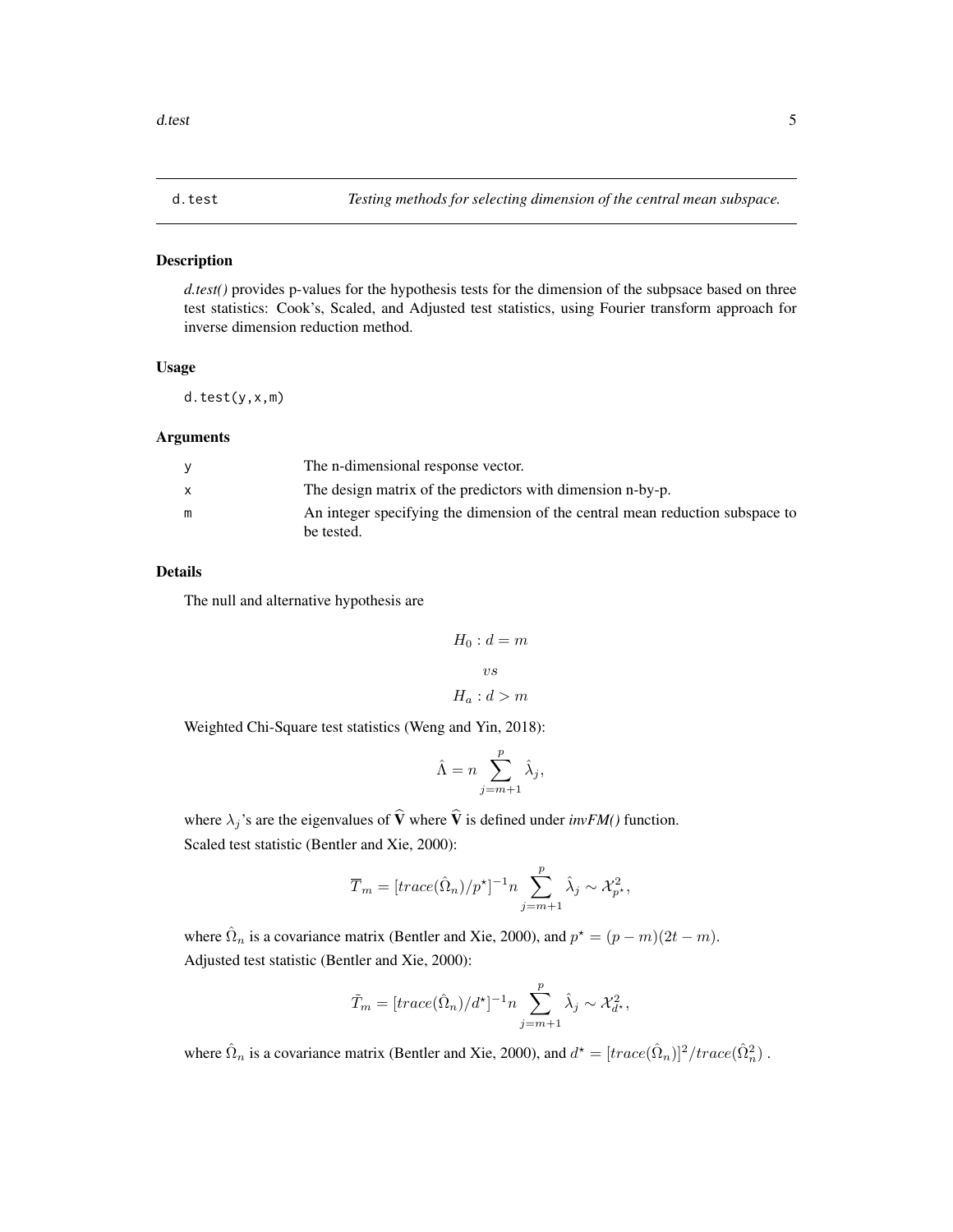#### <span id="page-5-0"></span>Value

The *d.test()* returns a table of p-values for each test.

#### References

Bentler P. M., and Xie, J. (2000). Corrections to Test Statistics in Principal Hessian Directions. *Statistics and Probability Letters*. 47, 381-389.

Weng J., and Yin X. (2018). Fourier Transform Approach for Inverse Dimension Reduction Method. *Journal of Nonparametric Statistics*. 30, 4, 1029-0311.

#### Examples

```
library(itdr)
data(PDB)
colnames(PDB)=NULL
p=15
df=PDB[,c(79,73,77,103,112,115,124,130,132,145,149,151,153,155,167,169)]
dff=as.matrix(df)
planingdb=dff[complete.cases(dff),]
y=planingdb[,1]
x=planingdb[,c(2:(p+1))]
x=x+0.5
xt = cbind(x[, 1]^(.33),x[, 2]^(.33),x[, 3]^(.57),x[, 4]^(.33),x[, 5]^(.4),x[,6]^(.5),x[,7]^(.33),x[,8]^(.16),x[,9]^(.27),x[,10]^(.5),
x[,11]^(.5),x[,12]^(.33),x[,13]^(.06),x[,14]^(.15),x[,15]^(.1))
m=1W=sapply(1,rnorm)
d.test(y,x,m)
```
dsp *Distance between two subspaces.*

#### Description

*dsp()* returns the distance between two subspaces, which are spanned by the columns of two matrices.

#### Usage

dsp(A, B)

#### Arguments

| A matrix with dimension p-by-d. |
|---------------------------------|
| A matrix with dimension p-by-d. |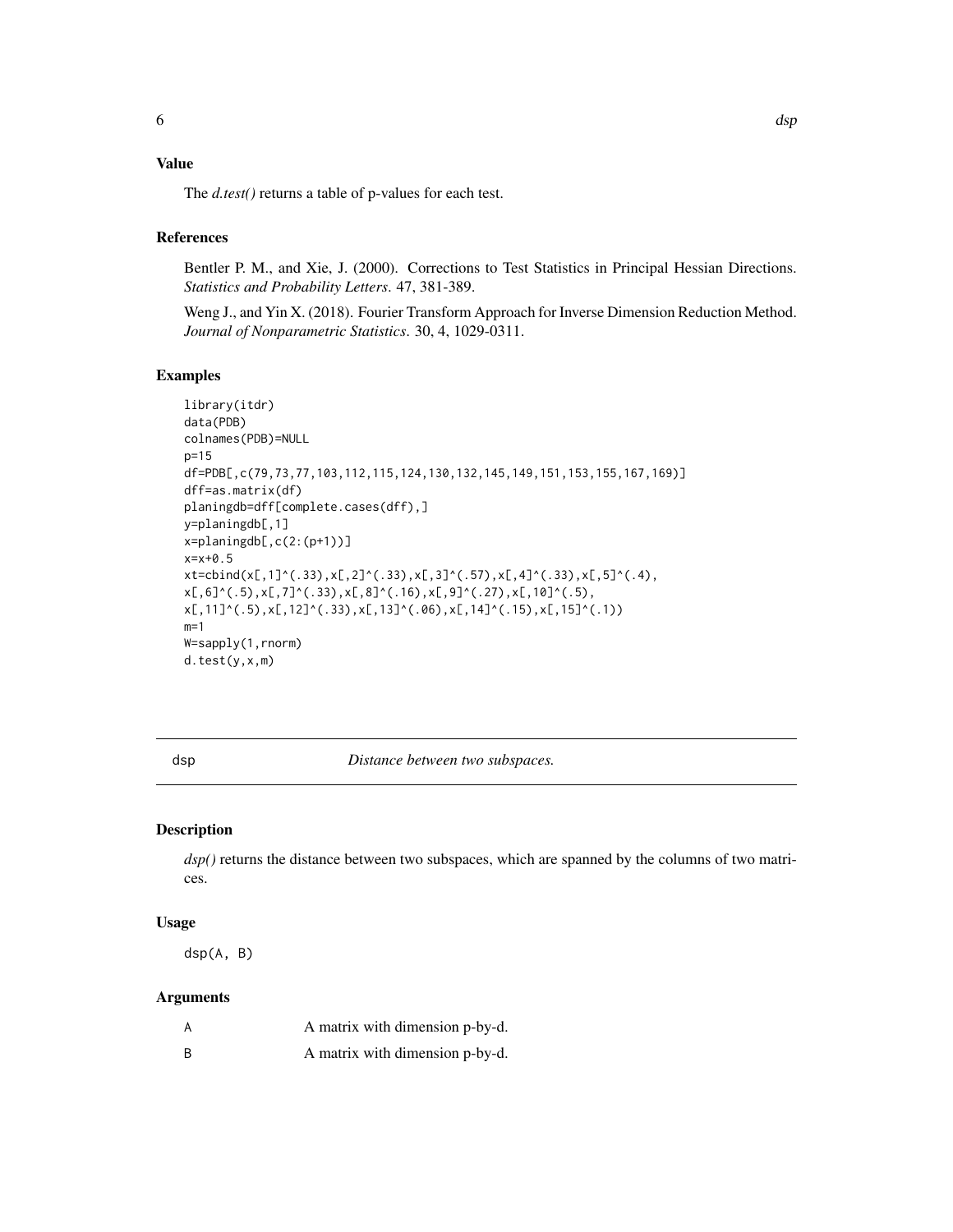#### <span id="page-6-0"></span> $invFM$  7

#### Details

Let **A** and **B** be two full rank matrices of size  $p \times q$ . Suppose  $S(A)$  and  $S(B)$  are the column subspaces of matrices **A** and **B**, respectively. And, let  $\lambda_i$  's with  $1 \geq \lambda_1^2 \geq \lambda_2^2 \geq \cdots, \lambda_p^2 \geq 0$ , are the eigenvalues of the matrix  $\mathbf{B}^T \mathbf{A} \mathbf{A}^T \mathbf{B}$ .

(Trace correlation, Hotelling, 1936)

$$
\gamma = \sqrt{\frac{1}{p} \sum_{i=1}^{p} \lambda_i^2}
$$

(Vector correlation, Hooper, 1959)

$$
\theta = \sqrt{\prod_{i=1}^p \lambda_i^2}
$$

#### Value

Outputs are the following scale values.

|     | One mines the trace correlation. That is, $r = 1 - \gamma$  |
|-----|-------------------------------------------------------------|
| - a | One mines the vector correlation. That is, $q = 1 - \theta$ |

#### References

Hooper J. (1959). Simultaneous Equations and Canonical Correlation Theory. *Econometrica* 27, 245-256.

Hotelling H. (1936). Relations Between Two Sets of Variates. *Biometrika* 28, 321-377.

Fourier transform approach on inverse dimention reduction method.

#### Description

*invFM()* estimates the basis vector for the central subspace in regression.

#### Usage

 $invFM(x,y,d,w,x\_scale = TRUE)$ 

#### Arguments

| $\mathsf{x}$ | The design matrix of the predictor with dimension n-by-p.                                |
|--------------|------------------------------------------------------------------------------------------|
| y            | The n-dimensional response vector.                                                       |
| d            | An integer specifying the dimension of the sufficient dimension reduction sub-<br>space. |
| W            | A vector of choices for $w$ .                                                            |
| x_scale      | (default TRUE). It scales the predictor variables.                                       |
|              |                                                                                          |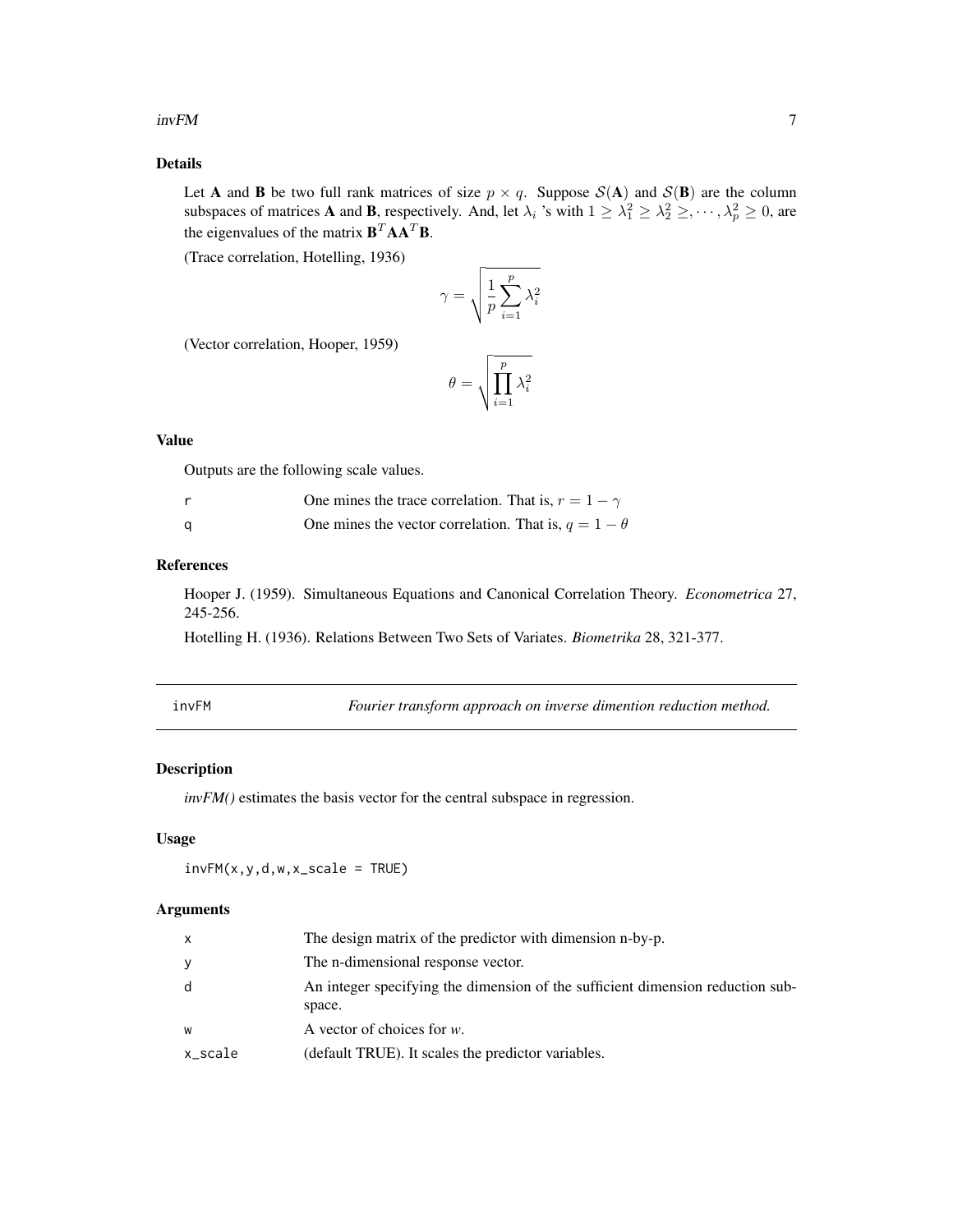#### Details

Let  $(\mathbf{y}_i, \mathbf{x}_i)$ ,  $i = 1, \dots, n$ , be a random sample, and assume that the dimension of  $S_{E(Z|Y)}$  is known to be *d*. Then, for a random finite sequence of  $\omega_j \in R^p$ ,  $j = 1, \dots, t$  compute  $\hat{\psi}(\omega_j)$  as follows. For more details see Weng and Yin (2018).

$$
\widehat{\psi}(\boldsymbol{\omega}_j) = n^{-1} \sum_{k=1}^n \exp(i \boldsymbol{\omega}_j^T \mathbf{y}_k) \widehat{\mathbf{Z}}_k, j = 1, \cdots, t,
$$

where  $\hat{\mathbf{Z}}_j = \Sigma_x^{-1/2}(\mathbf{x}_i - \bar{\mathbf{x}})$ . Now, let  $\mathbf{a}(\omega_j) = Real(\hat{\psi}(\omega_j))$ , and  $\mathbf{b}(\omega_j) = Image(\hat{\psi}(\omega_j))$ . Then,  $\hat{\mathbf{\Psi}} = (\mathbf{a}(\omega_1), \mathbf{b}(\omega_1), \cdots, \mathbf{a}(\omega_t), \mathbf{b}(\omega_t)),$  for some  $t > 0$ , and the population kernel matrix is  $\hat{\mathbf{V}} = \hat{\mathbf{\Psi}} \hat{\mathbf{\Psi}}^T$ . Finally, use the *d*-leading eigenvectors of  $\hat{\mathbf{V}}$  as an estimate for the central subspace.

**Remark:** We use *w* instead of  $\omega_1, \dots, \omega_t$  in the *invFM()* function.

#### Value

*invFM* returns the following objects

| beta       | The estimated p by d matrix, whose columns forme a basis of the central sub- |
|------------|------------------------------------------------------------------------------|
|            | space.                                                                       |
| eigenvalue | Eigenvalues of $V$ .                                                         |
| psi        | Estimation for $\Psi$ .                                                      |

#### References

Weng J. and Yin X. (2018). Fourier Transform Approach for Inverse Dimension Reduction Method. *Journal of Nonparametric Statistics*. 30, 4, 1029-0311.

#### Examples

```
library(itdr)
library(stats)
data(PDB)
colnames(PDB)=NULL
p=15
df=PDB[,c(79,73,77,103,112,115,124,130,132,145,149,151,153,155,167,169)]
dff=as.matrix(df)
planingdb=dff[complete.cases(dff),]
y=planingdb[,1]
x=planingdb[,c(2:(p+1))]
x=x+0.5
xt = cbind(x[, 1]^(.33),x[, 2]^(.33),x[, 3]^(.57),x[, 4]^(.33),x[, 5]^(.4),x[, 6]^(.5),x[, 7]^(.33),x[, 8]^(.16),x[, 9]^(.27),x[, 10]^(.5),
x[,11]^(.5),x[,12]^(.33),x[,13]^(.06),x[,14]^(.15),x[,15]^(.1))
W=sapply(50,rnorm)
d=1betahat <-invFM(xt,y,d,W,FALSE)$beta
betahat
```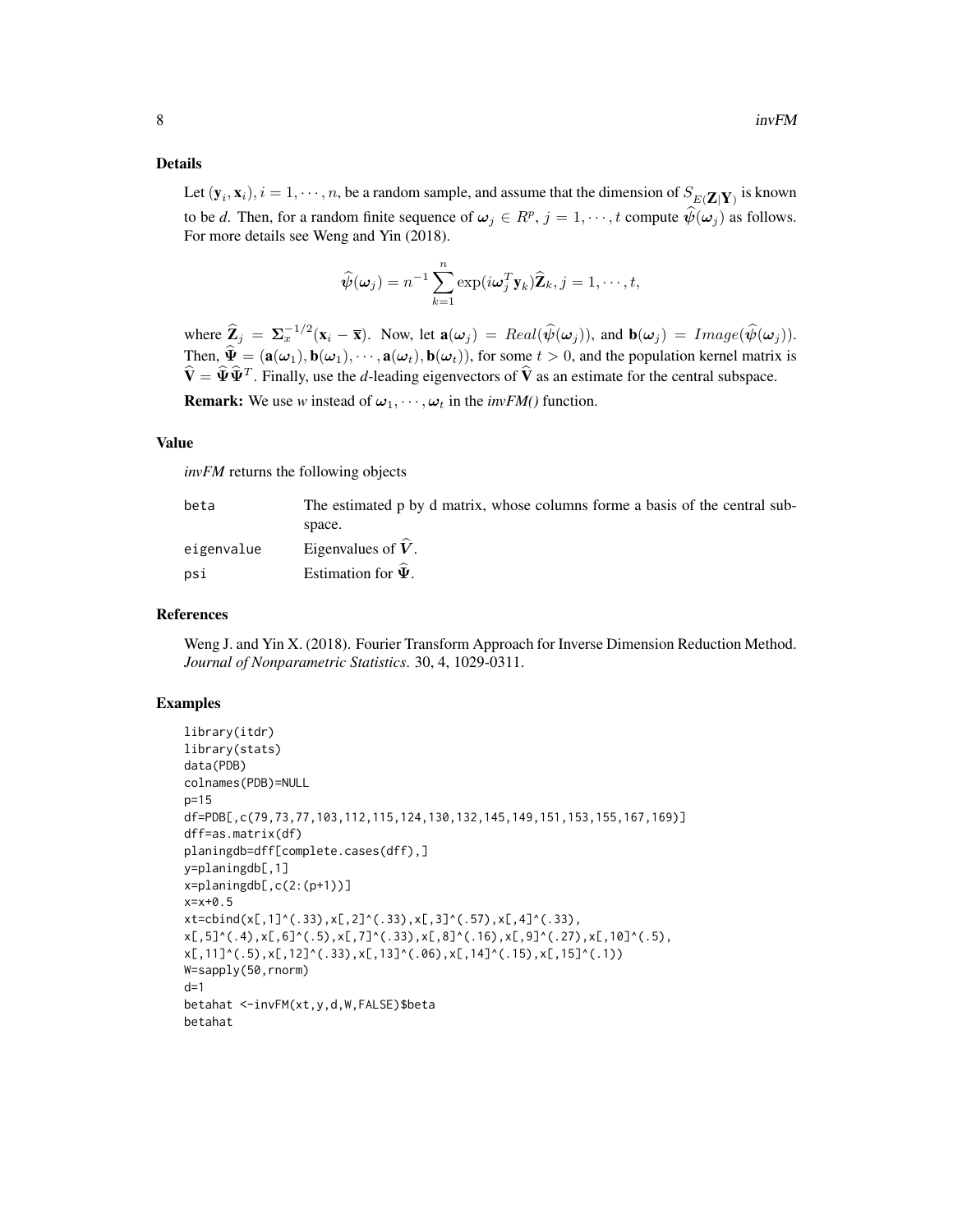<span id="page-8-0"></span>itdr *Integral transformation Methods of Estimating Sufficient Dimension Reduction Subspaces in Regression.*

#### Description

*itdr()* function computes a basis for sufficient dimension reduction subspaces in regression.

#### Usage

```
itdr(y,x,d,wx=0.1,wy=1,wh=1.5,space="mean",xdensity="normal",method="FM")
```
#### Arguments

| У        | The n-dimensional response vector.                                                                                                                                                                                                                                                                                                                                                                            |
|----------|---------------------------------------------------------------------------------------------------------------------------------------------------------------------------------------------------------------------------------------------------------------------------------------------------------------------------------------------------------------------------------------------------------------|
| X        | The design matrix of the predictors with dimension n-by-p.                                                                                                                                                                                                                                                                                                                                                    |
| d        | An integer specifying the dimension of the sufficient dimension reduction sub-<br>space.                                                                                                                                                                                                                                                                                                                      |
| WX       | (default 0.1). The tuning parameter for the predictor variables.                                                                                                                                                                                                                                                                                                                                              |
| wy       | (default 1). The tuning parameter for the response variable.                                                                                                                                                                                                                                                                                                                                                  |
| wh       | (default 1.5). The bandwidth of the kernel density estimation function.                                                                                                                                                                                                                                                                                                                                       |
| space    | (default "mean"). The default is "mean" for the central mean subspace. Other<br>option is "pdf" for estimating the central subspace.                                                                                                                                                                                                                                                                          |
| xdensity | (default "normal"). Density function of the predictor variables. If "normal"<br>then predictor variables are coming from a multivariate normal distribution. If<br>"elliptic" then predictors are coming from an elliptical contoured distribution.<br>If the distribution of the predictor variables is unknown, then use "kernel" to<br>estimate the distribution function using a kernel smoothing method. |
| method   | (default "FM"). The integral transformation method. "FM" is for the Fourier<br>trans-formation method (Zhu and Zeng 2006), "CM" for convolution transfor-<br>mation method (Zeng and Zhu 2010), and "iht" for the iterative Hessian trans-<br>formation method (Cook and Li 2002).                                                                                                                            |

#### Details

Let  $m(x)=E[y|X=x]$ . Then, integral transformation of gradient of the mean function  $m(x)$  is defined as

$$
\psi(\omega) = \int \frac{\partial}{\partial \mathbf{x}} m(\mathbf{x}) W(\mathbf{x}, \omega) f(\mathbf{x}) d\mathbf{x},
$$

where  $W(\mathbf{x}, \omega)$  is said to be a non degenerate kernel function. Set  $W(\mathbf{x}, \omega) = \exp(i\omega^T \mathbf{x})$  for Fourier transformation (FM) method and  $W(\mathbf{x}, \omega) = H(\mathbf{x} - \omega) = (2\pi\sigma_w^2)^{-p/2} \exp(-( \mathbf{x} - \omega)^T(\mathbf{x} - \omega))^T$  $\omega)/(2\sigma_w^2)$ ) for convolution transformation (CM) method where  $W({\bf x},\omega)$  is an absolutely integrable function. The candidate matrix to estimate the central mean subspace (CMS),

$$
\mathbf{M}_{CMS} = \int \boldsymbol{\psi}(\boldsymbol{\omega}) \boldsymbol{\psi}(\boldsymbol{\omega})^T K(\boldsymbol{\omega}) d\boldsymbol{\omega},
$$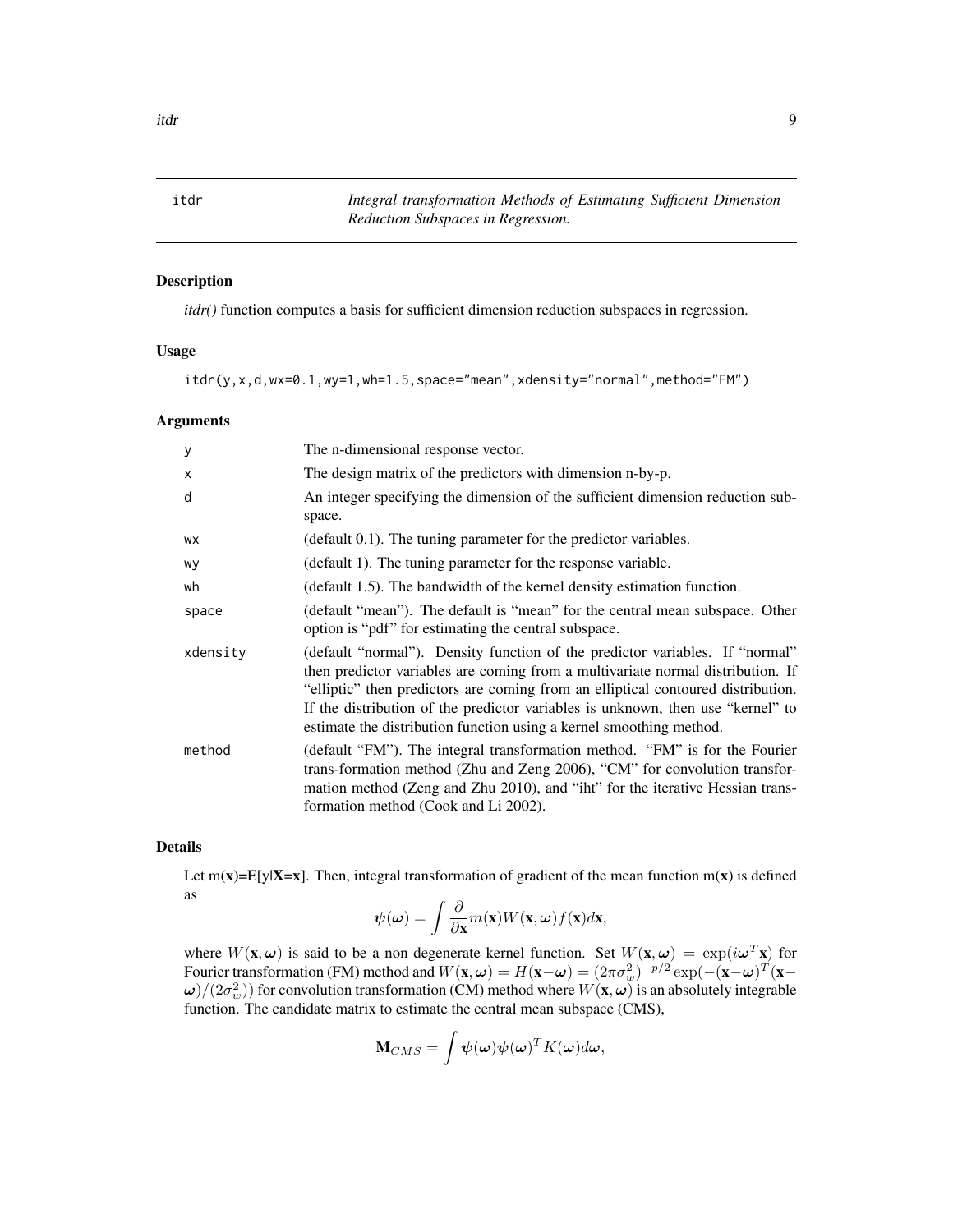where  $K(\omega) = (2\pi\sigma_w^2)^{-p/2} \exp(-||\omega||/2\sigma_w^2)$  under 'FM', and  $K(\omega) = 1$  under 'CM'. Here,  $\sigma_w^2$ is a tuning parameter and it refers as "tuning parameter for the predictor variables" and denoted by 'wx' in all functions.

Let  $\{T_v(y) = H(y, v), \text{ for } y, v \in \mathcal{R}\}$  be the family of transformations for the response variable. That is,  $v \in \mathcal{R}$ , the mean response of  $T_v(y)$  is  $m(\omega, v) = E[H(y, v)|\mathbf{X} = \mathbf{x}]$ . Then, integral transformation for the gradient of  $m(\omega, v)$  is defined as

$$
\psi(\omega, v) = \int \frac{\partial}{\partial \mathbf{x}} m(\mathbf{x}, v) W(\mathbf{x}, \omega) f(\mathbf{x}) d\mathbf{x},
$$

where  $W(\mathbf{x}, \omega)$  is the define as above. Then, the candidate matrix for the central subspace (CS) is defined as

$$
\mathbf{M}_{CS} = \int H(y_1, v)H(y_2, v)dv \int \boldsymbol{\psi}(\boldsymbol{\omega})\bar{\boldsymbol{\psi}}(\boldsymbol{\omega})^T K(\boldsymbol{\omega})d\boldsymbol{\omega},
$$

where  $K(\omega)$  is the same as above, and  $H(y, v) = (2\pi\sigma_t^2)^{-1/2} \exp(v^2/(2\sigma_t^2))$  under 'FM', and  $H(y, v) = (2\pi\sigma_t^2)^{-1/2} \exp((y - v)^2/(2\sigma_t^2))$  under 'CM'. Here  $\sigma_t^2$  is a tuning parameter and it refers as the "tuning parameter for the response variable" and is denote by 'wy' in all functions.

Remark: There is only one tuning parameter in the candidate matrix for the estimate of the CMS, and there are two tuning parameters in the candidate matrix for the estimate of the CS.

#### Value

The outputs are a p-by-d matrix and a p-by-p matrix defined as follows.

| eta hat | The estimated p by d matrix, whose coloumns form a basis of the CMS/CS. |
|---------|-------------------------------------------------------------------------|
|         | The estimated p by p candidate matrix.                                  |

#### References

Cook R. D., and Li, B., (2002). Dimension Reduction for Conditional Mean in Regression. *The Annals of Statistics*. 30, 455-474.

Zeng P. and Zhu Y. (2010). An Integral Transform Method for Estimating the Central Mean and Central Subspaces. *Journal of Multivariate Analysis*. 101, 1, 271–290.

Zhu Y. and Zeng P. (2006). Fourier Methods for Estimating the Central Subspace and Central Mean Subspace in Regression. *Journal of the American Statistical Association*. 101, 476, 1638–1651.

#### Examples

```
library(itdr)
data(automobile)
head(automobile)
automobile.na=na.omit(automobile)
wx=.14; wy=.9;wh=1.5;d=2;p=13
df=cbind(automobile[,c(26,10,11,12,13,14,17,19,20,21,22,23,24,25)])
dff=as.matrix(df)
automobi=dff[complete.cases(dff),]
y=automobi[,1]
x=automobi[,c(2:14)]
xt=scale(x)
```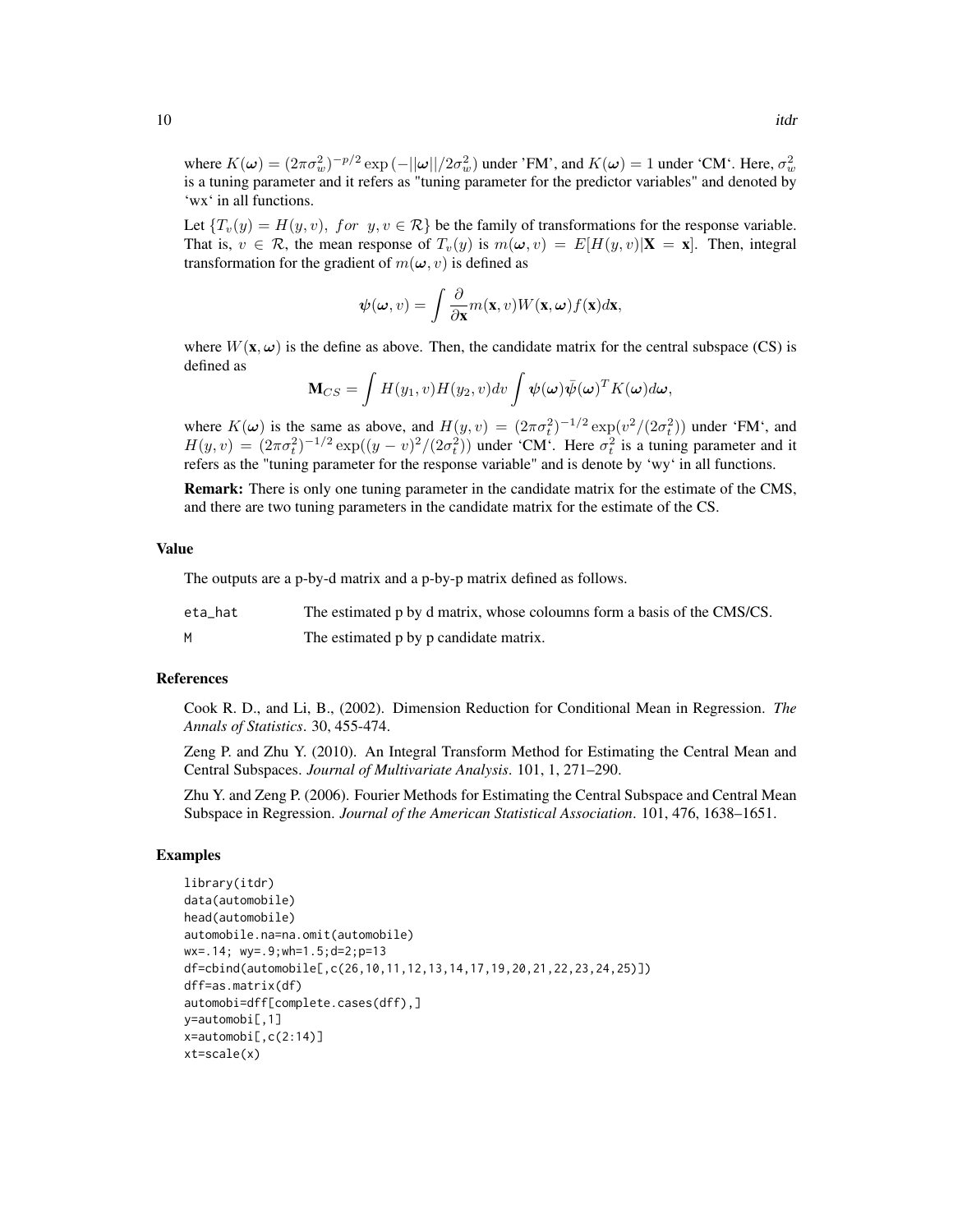```
fit.F_CMS=itdr(y,xt,d,wx,wy,wh,space="pdf",xdensity = "normal",method="FM")
round(fit.F_CMS$eta_hat,2)
```
PDB *Planning database published in year 2015.*

#### Description

Planning Database (PDB) contains selected 2010 Census and selected 2009-2013, 5-years American Community Survey (ACS) estimates.

#### Usage

data(PDB)

#### Format

A dataset with 816 observations and 344 attributes.

#### Source

[https://www.census.gov/data/datasets/2015/adrm/research/2015-planning-database.](https://www.census.gov/data/datasets/2015/adrm/research/2015-planning-database.html) [html](https://www.census.gov/data/datasets/2015/adrm/research/2015-planning-database.html)

```
Recumbent Recumbent cows
```
#### **Description**

For unknown reasons, pregnant dairy cows can become recumbent-they lie down-either shortly before or after calving. This condition can be serious, and frequently leads to death of the cow. Clark, Henderson, Hoggard, Ellison and Young (1987) analyze data collected at the Ruakura (N.Z.) Animal Health Laboratory on a sample of recumbent cows.

#### Usage

data(Recumbent)

#### Format

A dataset with 9 columns and 435 rows.

#### Source

Clark, R. G., Henderson, H. V., Hoggard, G. K. Ellison, R. S. and Young, B. J. (1987). The abiltiy of biochemical and haematolgical tests to predict recovery in periparturient recumbent cows. NZ Veterinary Journal, 35, 126-133.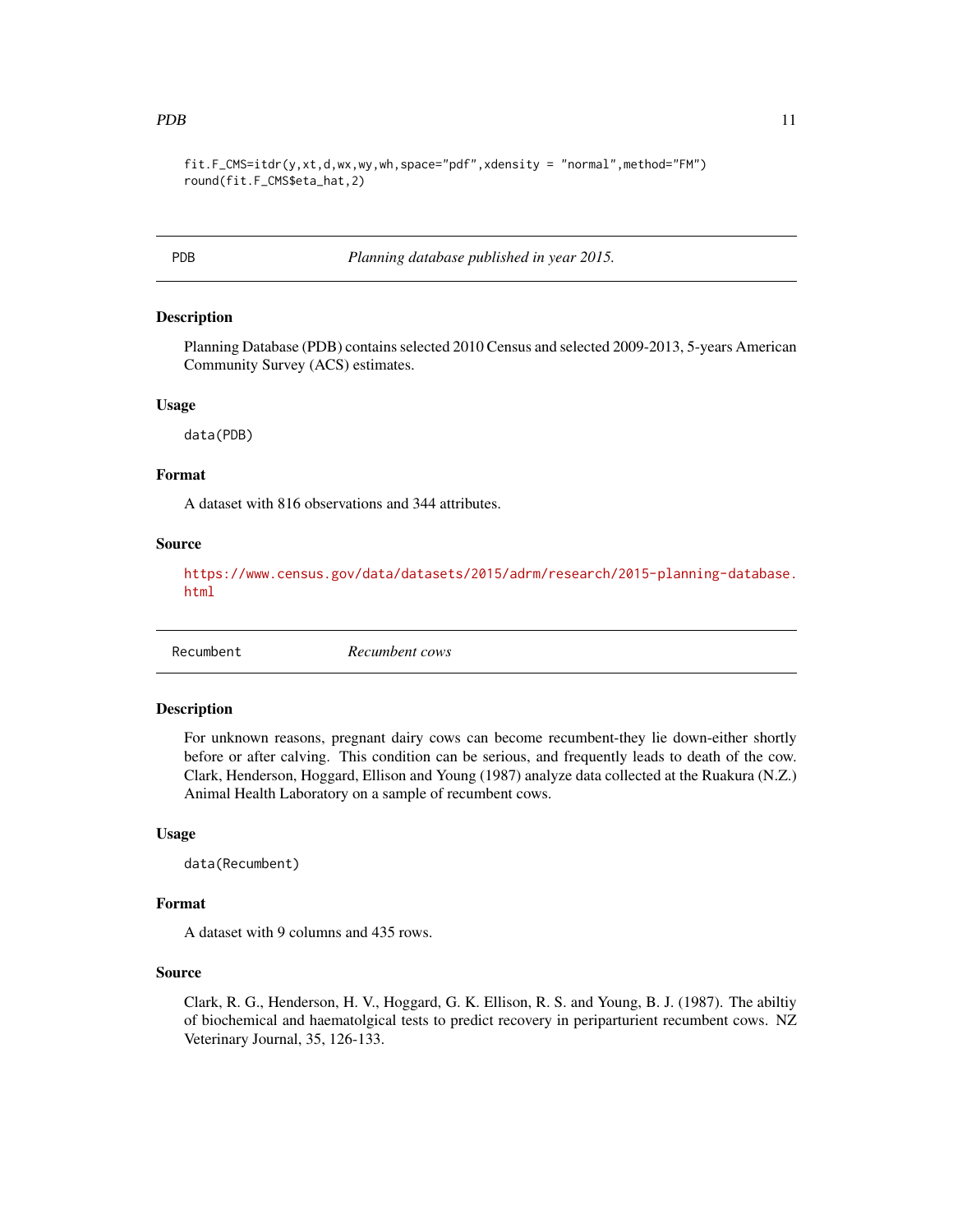#### Description

*wh()* estimates the bandwidth of the Gaussian kernel density estimation function if the distribution of the predictor variables is unknown.

#### Usage

```
wh(y,x,d,wx=0.1,wy=1,wh_seq=seq(0.1,3,by=.1),B=500,space="mean",
                                        method="FM")
```
#### Arguments

| y      | The n-dimensional response vector.                                                                                                                                                            |
|--------|-----------------------------------------------------------------------------------------------------------------------------------------------------------------------------------------------|
| X      | The design matrix of the predictors with dimension n-by-p.                                                                                                                                    |
| d      | An integer specifying the dimension of the sufficient dimension reduction sub-<br>space.                                                                                                      |
| WX     | $\alpha$ (default 0.1). The tuning parameter for the predictor variables.                                                                                                                     |
| wy     | (default 1). The tuning parameter for the response variable.                                                                                                                                  |
| wh_seq | $(\text{default } 0.1, 0.2, \ldots, 3)$ . A sequence of candidate bandwidth for the kernel smooth-<br>ing method.                                                                             |
| B      | (default 500). Number of bootstrap samples.                                                                                                                                                   |
| space  | (default "mean"). The defalult is "mean" for the central mean subspace. Other<br>option is "pdf" for estimating the central subspace.                                                         |
| method | (default "FM"). The integral transformation method. "FM" for Fourier trans-<br>formation method (Zhu and Zeng 2006), and "CM" for convolution transforma-<br>tion method (Zeng and Zhu 2010). |

#### Details

The kernel density estimation of  $f_{\mathbf{X}}(\mathbf{x})$  at a fixed point  $\mathbf{x}_0$  is defined as

$$
\widehat{f}_{\mathbf{X}_0}(\mathbf{x}_0) = (nh^p)^{-1} \sum_{\ell=1}^n G\left(\frac{\mathbf{x}_0 - \mathbf{x}_\ell}{h}\right),\,
$$

where  $G(\cdot)$  is a Gaussian kernel function and 'h' is the bandwidth of the kernel function. We denote this parameter as 'wh' in all functions.

#### Value

The outputs are a table of average bootstrap distances between two subspaces for each candidate value of the bandwidth and the estimated value for the bandwith.

| dis h | A table of average boostrap distances for each candidate value of the bandwidth. |
|-------|----------------------------------------------------------------------------------|
| h.hat | The estimated bandwidth parameter for the Gaussian kernel function.              |

<span id="page-11-0"></span>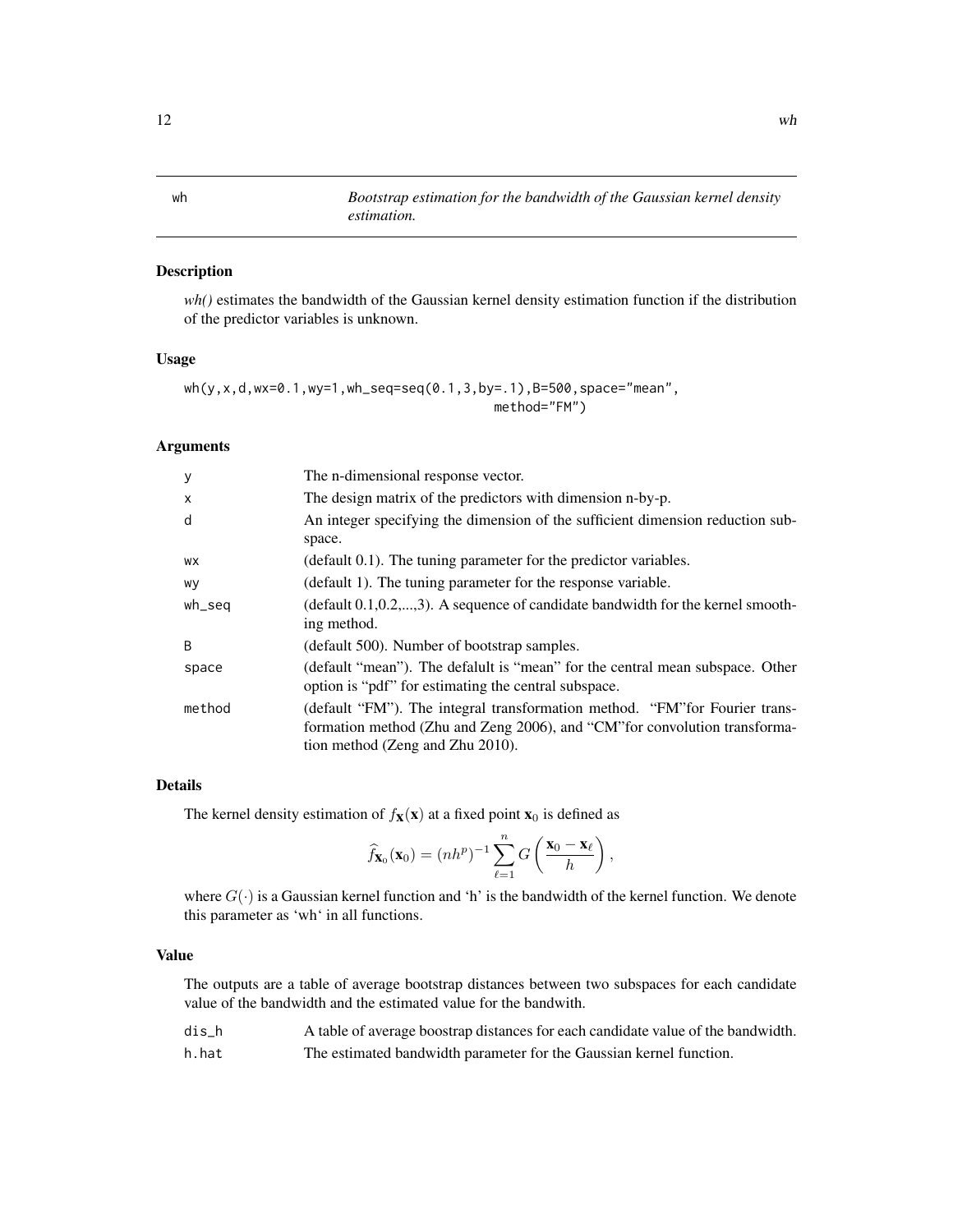#### References

Zeng P. and Zhu Y. (2010). An Integral Transform Method for Estimating the Central Mean and Central Subspaces. *Journal of Multivariate Analysis*. 101, 1, 271–290.

Zhu Y. and Zeng P. (2006). Fourier Methods for Estimating the Central Subspace and Central Mean Subspace in Regression. *Journal of the American Statistical Association*. 101, 476, 1638–1651.

wx *Bootstrap estimation for the tuning parameter for the predictor variables.*

#### Description

*wx()* estimates the turning parameter for the predictors which required in both 'FM' and 'CM' methods.

#### Usage

```
wx(y,x,d,wx_seq=seq(0.1,5,by=.1),wy=1,wh=1.5,B=500,space="mean",
                                               xdensity="normal",method="FM")
```
#### Arguments

| y        | The n-dimensional response vector.                                                                                                                                                                                                                                                                                                                                                                          |
|----------|-------------------------------------------------------------------------------------------------------------------------------------------------------------------------------------------------------------------------------------------------------------------------------------------------------------------------------------------------------------------------------------------------------------|
| X        | The design matrix of the predictors with dimension n-by-p.                                                                                                                                                                                                                                                                                                                                                  |
| d        | An integer specifying the dimension of the sufficient dimension reduction sub-<br>space.                                                                                                                                                                                                                                                                                                                    |
| wx_seq   | (default $0.1, 0.2, \ldots, 0.5$ ). A sequence of candidiate tuning parameter for the pre-<br>dictor variables.                                                                                                                                                                                                                                                                                             |
| wy       | (default 1). The tuning parameter for the response variable.                                                                                                                                                                                                                                                                                                                                                |
| wh       | (default 1.5). The bandwidth of the kernel density estimation function.                                                                                                                                                                                                                                                                                                                                     |
| B        | (default 500). Number of boostrap samples.                                                                                                                                                                                                                                                                                                                                                                  |
| space    | (default "mean"). The defalult is "mean" for the central mean subspace. Other<br>option is "pdf" for estimating the central subspace.                                                                                                                                                                                                                                                                       |
| xdensity | (default "normal"). Density function of the predictor variables. If "normal"<br>then predictor variables are coming from a multivariate normal distribution. If<br>"elliptic" then predictors are coming from an elliptical contoured distribution.<br>If the distribution of the predictor variables is unknown, then use "kernel" to<br>estimate the distribution function using kernel smoothing method. |
| method   | (default "FM"). The integral transformation method. "FM" for Fourier trans-<br>formation method (Zhu and Zeng 2006), and "CM" for convolution transforma-<br>tion method (Zeng and Zhu 2010).                                                                                                                                                                                                               |

<span id="page-12-0"></span> $w \times 13$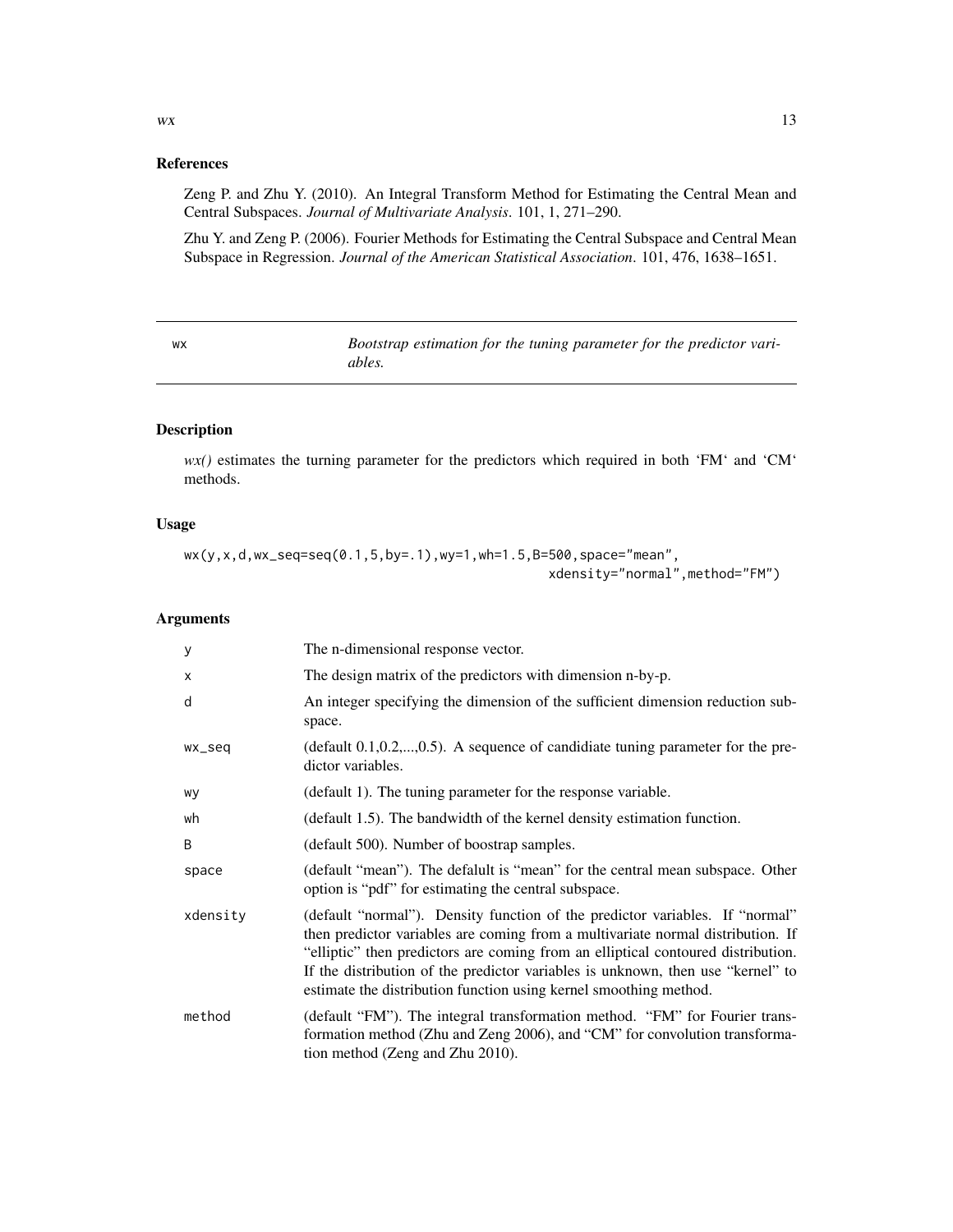#### <span id="page-13-0"></span>Value

The outputs are a table of average boostrap distances between two subspaces for each candidate value of wx and estimated value of wx.

| dis wx | A table of average boostrap distances for each candidate value of wx. |
|--------|-----------------------------------------------------------------------|
| wx.hat | The estimated value for tunning parameter $\sigma_w^2$ .              |

#### References

Zeng P. and Zhu Y. (2010). An Integral Transform Method for Estimating the Central Mean and Central Subspaces. *Journal of Multivariate Analysis*. 101, 1, 271–290.

Zhu Y. and Zeng P. (2006). Fourier Methods for Estimating the Central Subspace and Central Mean Subspace in Regression. *Journal of the American Statistical Association*. 101, 476, 1638–1651.

| WV | Bootstrap estimation for the tuning parameter of the response vari- |  |
|----|---------------------------------------------------------------------|--|
|    | able.                                                               |  |

#### Description

*wy()* estimates the turning parameter for the response variable which required in 'FM' and 'CM' methods only when estimating the central subspace.

#### Usage

```
wy(y,x,d,wx=0.1,wy_seq=seq(0.1,1,by=0.1),wh=1.5,B=500,
```
xdensity="normal",method="FM")

#### Arguments

| y            | The n-dimensional response vector.                                                                                                                                                                                                                                                                                                                                                                                              |
|--------------|---------------------------------------------------------------------------------------------------------------------------------------------------------------------------------------------------------------------------------------------------------------------------------------------------------------------------------------------------------------------------------------------------------------------------------|
| X            | The design matrix of the predictors with dimension n-by-p.                                                                                                                                                                                                                                                                                                                                                                      |
| d            | An integer specifying the dimension of the sufficient dimension reduction sub-<br>space.                                                                                                                                                                                                                                                                                                                                        |
| <b>WX</b>    | (default 0.1). The tuning parameter for the predictor variables.                                                                                                                                                                                                                                                                                                                                                                |
| wy_seq       | (default $0.1, 0.2, \ldots, 1$ ). A sequence of the candidate tuning parameter for the re-<br>sponse.                                                                                                                                                                                                                                                                                                                           |
| wh           | (default 1.5). The bandwidth of the kernel density estimation function.                                                                                                                                                                                                                                                                                                                                                         |
| <sub>R</sub> | (default 500). Number of bootstrap samples.                                                                                                                                                                                                                                                                                                                                                                                     |
| xdensity     | (default "normal"). Density function of the predictor variables. If "normal" then<br>predictor variables are coming from a multivariate normal distribution function.<br>If "elliptic" then predictors are coming from an elliptical contoured distribu-<br>tion function. If the distribution of the predictor variables is unknown, then use<br>"kernel" to estimate the distribution function using kernel smoothing method. |
| method       | (default "FM"). The integral transformation method. "FM" for Fourier trans-<br>formation method (Zhu and Zeng 2006), and "CM" for convolution transforma-<br>tion method (Zeng and Zhu 2010).                                                                                                                                                                                                                                   |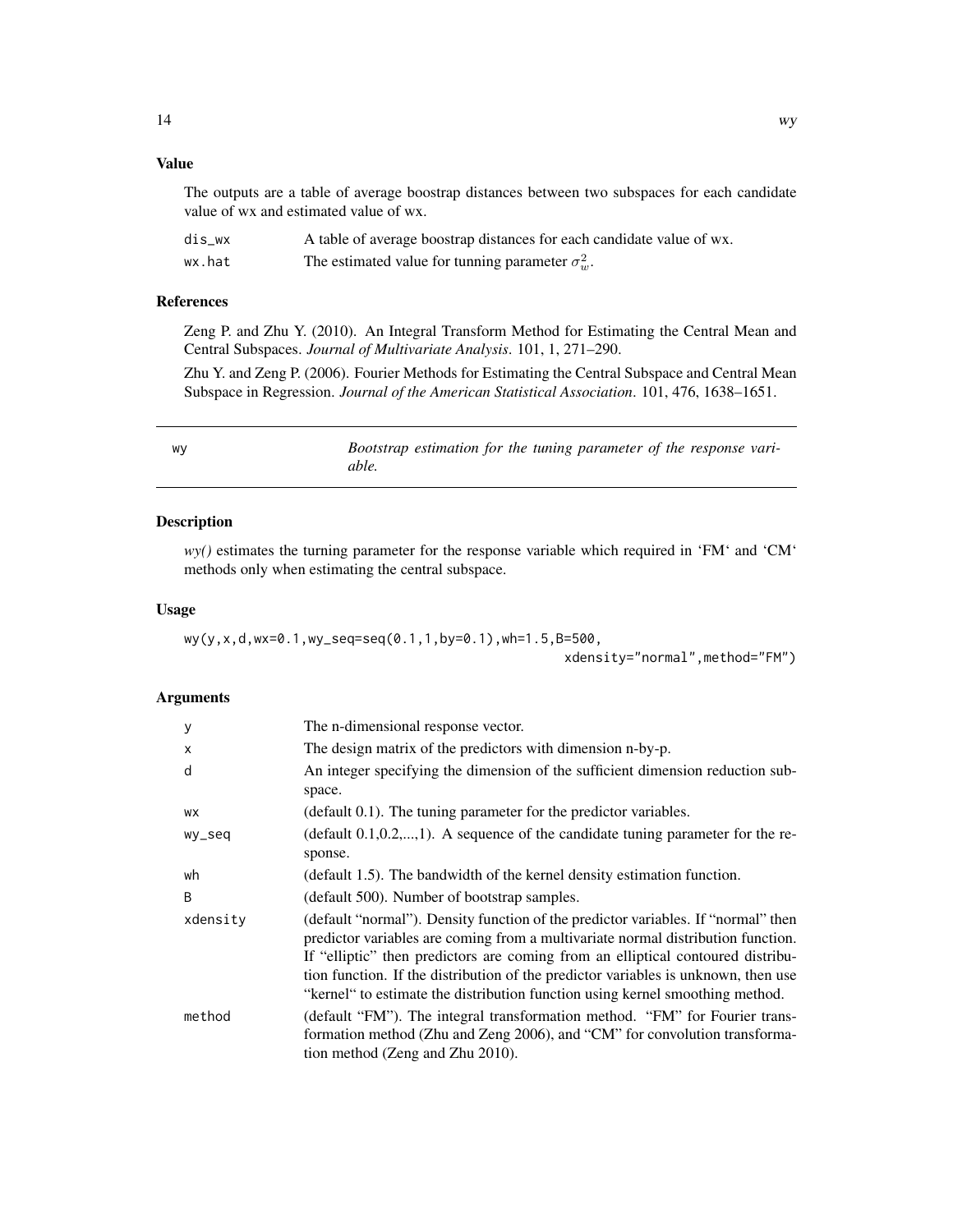#### Value

The outputs are a table of average bootstrap distances between two subspaceses for each candidate value of wy and estimate value for wy.

| dis_wy | A table of average bootstrap distances for each candidate value of wy. |
|--------|------------------------------------------------------------------------|
| wy.hat | The estimated value for tunning parameter $\sigma_t^2$ .               |

#### References

Zeng P. and Zhu Y. (2010). An Integral Transform Method for Estimating the Central Mean and Central Subspaces. *Journal of Multivariate Analysis*. 101, 1, 271–290.

Zhu Y. and Zeng P. (2006). Fourier Methods for Estimating the Central Subspace and Central Mean Subspace in Regression. *Journal of the American Statistical Association*. 101, 476, 1638–1651.